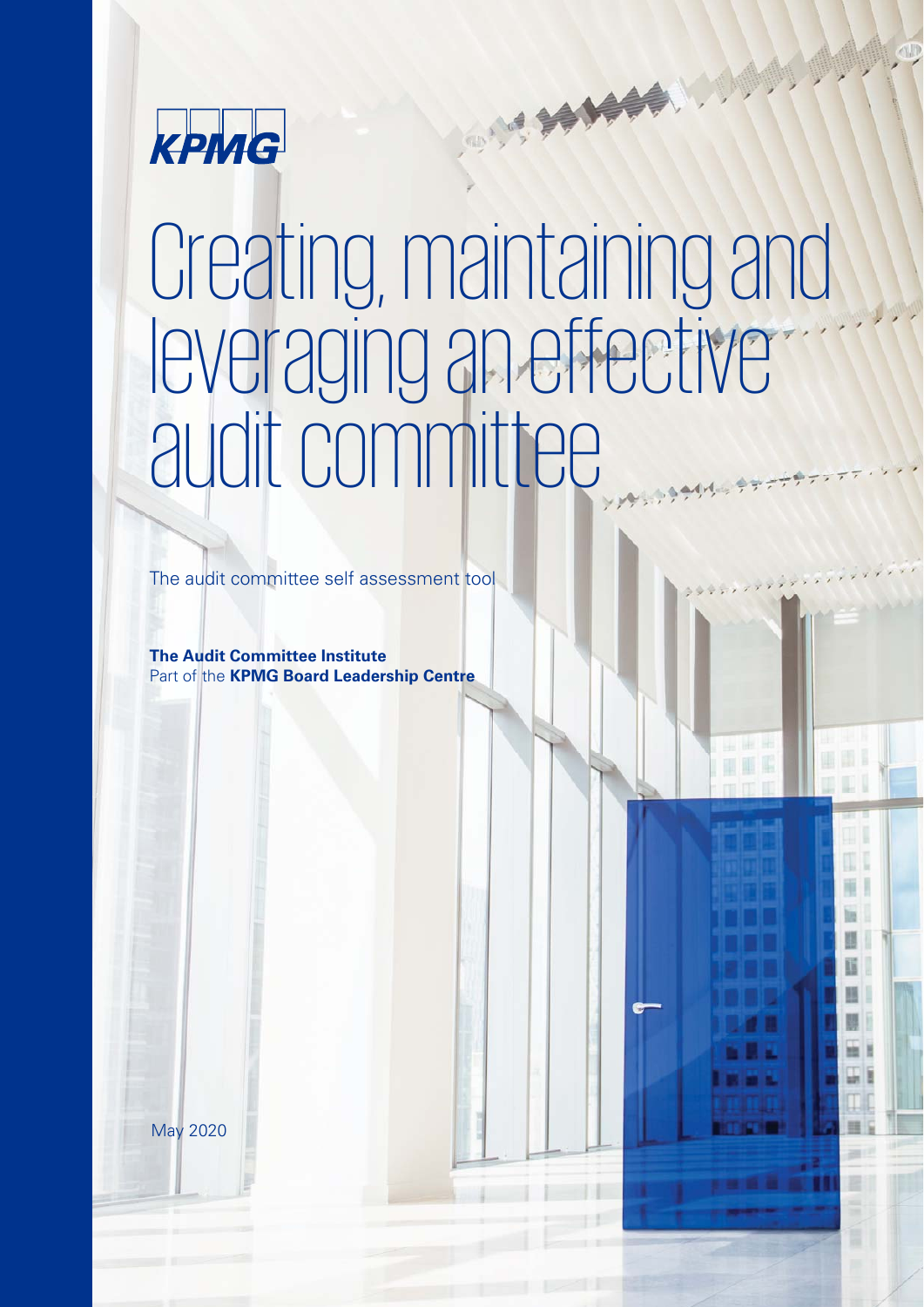## Welcome

**Self assessment is a crucial annual activity for the audit committee, and in light of the Financial Reporting Council's (FRC's) latest Guidance on Audit Committees, investor focus on how this obligation is discharged is set to increase.** 

This tool is designed to assist the audit committee in carrying out this assessment, guiding you through the key topics for consideration and facilitating a survey across the business to add depth and breadth to your conclusions.

## "

The most important features of this relationship cannot be drafted as guidance or put into a code of practice: a frank, open working relationship and a high level of mutual respect are essential, particularly between the audit committee chairman and the board chairman, the chief executive and the finance director.

The audit committee must be prepared to take a robust stand, and all parties must be prepared to make information freely available to the audit committee, to listen to their views and to talk through the issues openly."

The FRC Guidance on Audit Committees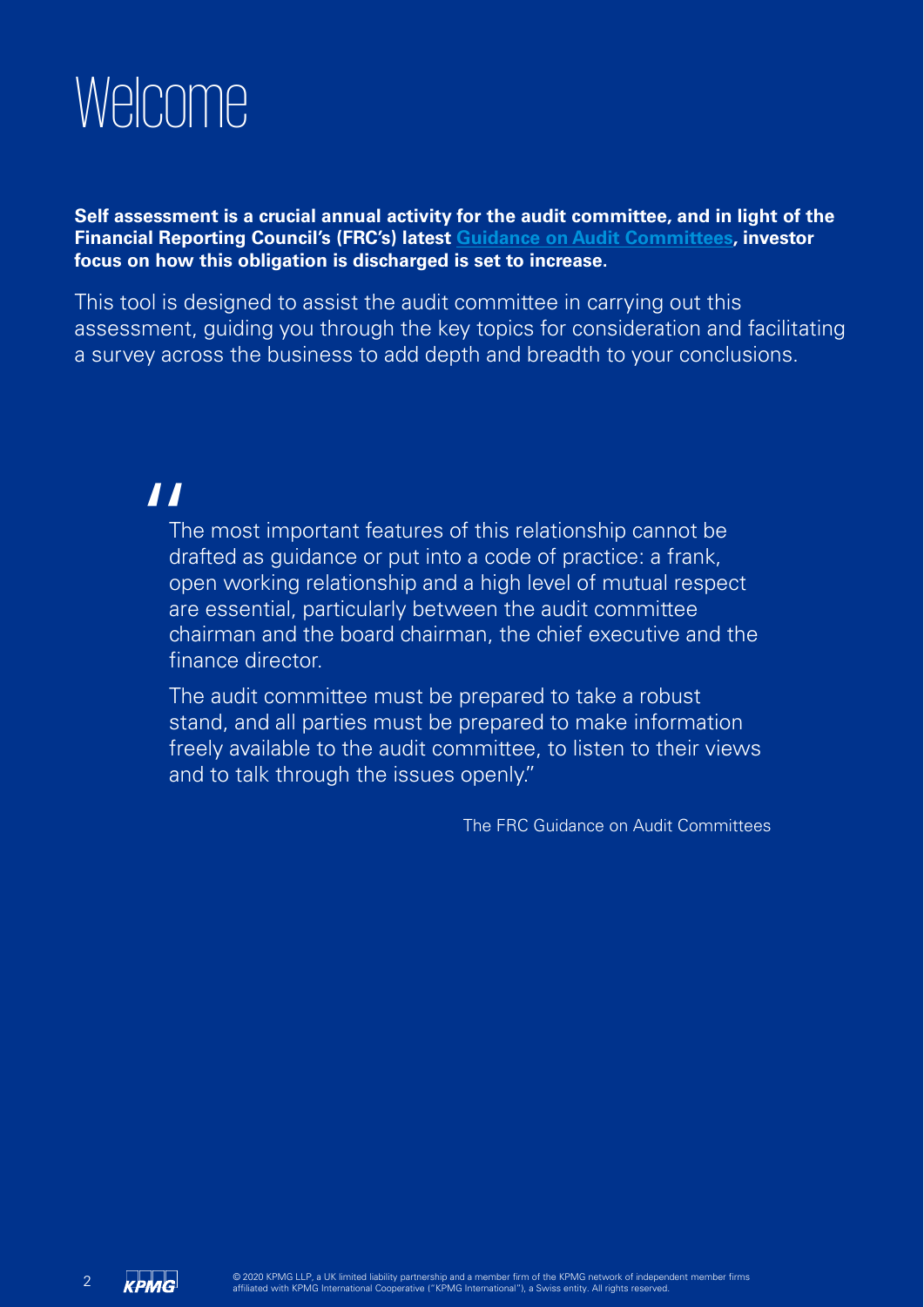## Introduction

## **Audit committee responsibilities**

While all directors have a duty to act in the interests of the company the audit committee has a particular role, acting independently from the executive, to ensure that the interests of the shareholders are properly protected in relation to financial reporting and internal control.

Crucial to this role is a frank, open working relationship between the audit committee, the board, the executive management, and the internal and external auditors.

Increasingly, there is a need for this trusted relationship, based on transparent communication, to extend outside of the company, to those investors who's interests the board is seeking to protect.

### **Audit committee self assessment**

Among other important duties, the audit committee should review it's own effectiveness on an annual basis.

In carrying out its assessment, committee members should consider wider inputs, such as terms of reference and work plans, as well as their own performance as a Group.

Robust assessments enable boards and committees to respond quickly to changing circumstances, helping to ensure that potential issues such as skill gaps and ineffective processes are avoided.

It is up to the board as a whole to determine the appropriate method of assessment but it is typical for annual self assessments to be supplemented by an external evaluation, typically once every three years.

### **Audit committee disclosures in the annual report**

The FRC's latest Guidance on Audit Committees encourages the board to include, within the annual report, an explanation of how the audit committee's performance evaluation has been conducted. As a result, investors are likely to be focussed on what companies are saying here.

**11** "Sometimes the committee goes through an elaborate checklist which typically shows that everything the committee should have covered was in fact covered – and therefore the committee must be awesome. A necessary approach maybe, but not a sufficient one!"

## **Structure of the tool**

The audit committee self assessment tool is structured in two parts – the 'priorities' and the 'requirements'. The role of the audit committee and the deliverables expected are robustly defined by, among others, the UK Corporate Governance Code, however to focus only on these matters may miss the more subtle, but equally valuable, parts of the role.

#### **Section A – the priorities**

This section is designed to capture the audit committee's effectiveness in the less tangible space.

The structure identifies nine key audit committee priorities and asserts them as statements. It then guides each member through the thought process for assessing the committee's performance against the assertion. Importantly, this should consider the performance of the committee as a whole, not of individual member's own performances.

Responses to the priorities can be completed by all participating members of the audit committee as well as any other relevant colleagues if that is deemed useful.

### **Section B – the requirements**

While box ticking against the minimum requirements for an audit committee is not sufficient to make it an effective one, fulfilling the requirements effectively is none-the-less crucial.

The requirements are the various committee responsibilities as laid out by the numerous governing bodies with responsibility for audit committee effectiveness.

They will typically only need to be completed once for each audit committee and this does not necessarily need to be done by a member of the committee and could be delegated, perhaps to the secretarial support function.

### **The results**

After compiling the results of the completed evaluations, the chair of the board and the audit committee chair should discuss the outcomes with a view to identifying appropriate actions and a plan for delivery, including who else should be given visibility.

The audit committee chair may want to present the overall findings to the rest of the committee, or discuss specific matters with individual members or stakeholders.

The findings from the report, including any significant gaps and weaknesses identified, should also feed into the relevant sections of the annual report.

#### *Audit* c*ommittee* c*hair*

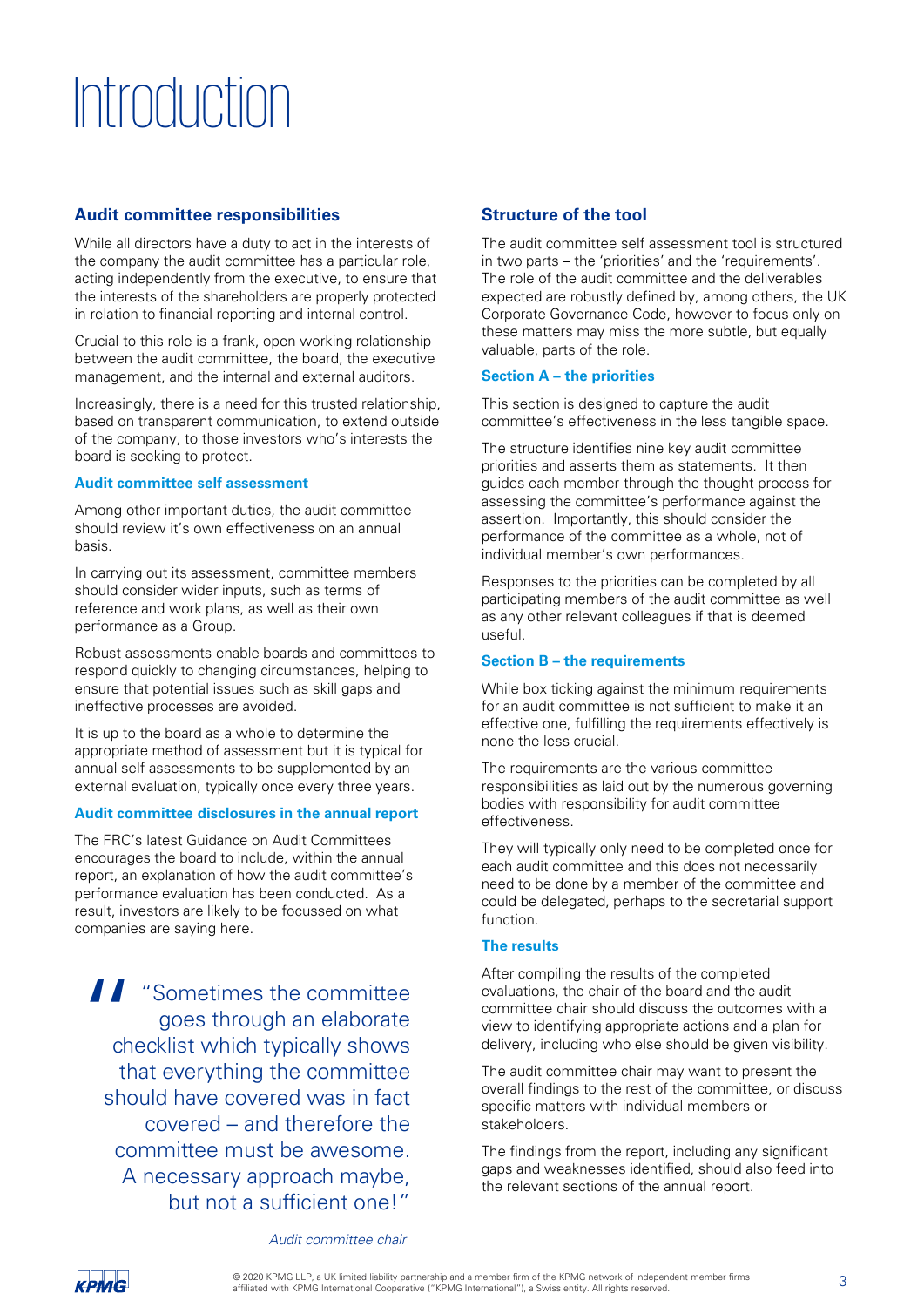## Section A – the priorities

#### **Assessment process**

This first section identifies nine key audit committee priorities and asserts them as statements. It then guides each member through the thought process for assessing the overall committee's performance against the assertion, giving some suggestions for questions and topics that may be worth considering.

When rating items, members should consider the level at which observations positively support the opening assertion with 1 for only very little or not at all and 5 for fully. It is sometimes important to consider how relevant a priority is in the context of the business and to weight it accordingly to avoid being distracted by less important activities.

There is a free form response box on the bottom of each page to allow you to highlight anything of particular importance that you feel wasn't captured above or which needs special attention paid to it.

Responses to the priorities can be completed by all participating members of the audit committee as well as any other relevant colleagues if that is deemed useful.

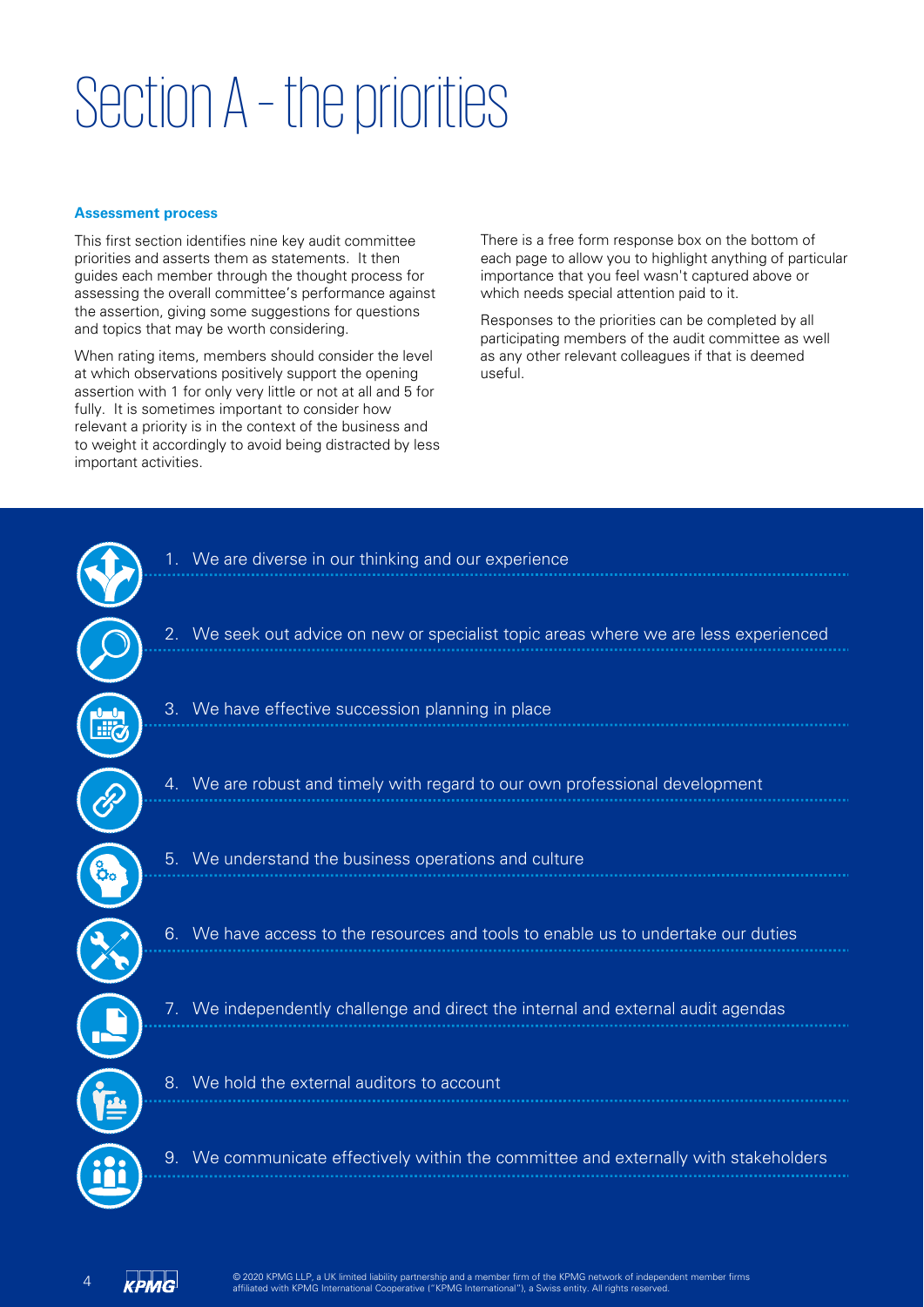

## **1. We are diverse in our thinking and our experience**

| <b>Observations</b>                                                                                             | Rating<br>$1-5$ |
|-----------------------------------------------------------------------------------------------------------------|-----------------|
| Do we as a committee represent diversity of technical<br>experience: technology; governance; internal audit and |                 |
| experience: the company sector or a similar one? Or a                                                           |                 |
|                                                                                                                 |                 |
|                                                                                                                 |                 |
|                                                                                                                 |                 |
|                                                                                                                 |                 |
|                                                                                                                 |                 |
| <b>Yes</b><br>(with minor reservations)                                                                         | Very much so    |
|                                                                                                                 | 3               |

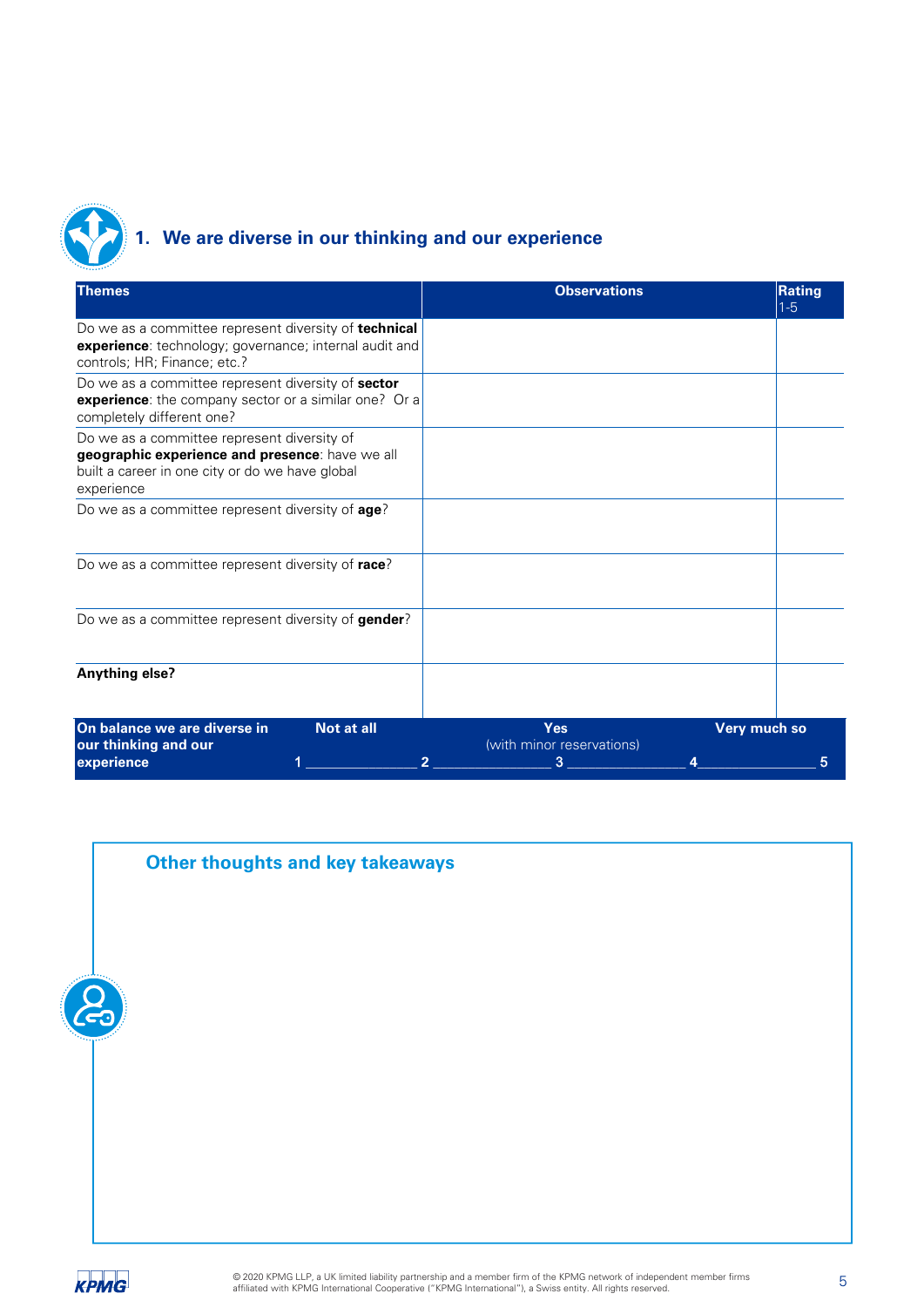## **2. We seek out advice on new or specialist topic areas where we are less experienced**

| <b>Themes</b>                                                                                                                                                          | <b>Observations</b>                                                            | Rating<br>$1 - 5$ |
|------------------------------------------------------------------------------------------------------------------------------------------------------------------------|--------------------------------------------------------------------------------|-------------------|
| Do we seek guidance and inputs from the company<br>often enough? Have we ever / when was the last time<br>that we invited management to present on a matter?           |                                                                                |                   |
| Do we ask each other to share insights based on our<br>own technical and specific experiences where they are<br>applicable?                                            |                                                                                |                   |
| Do we seek guidance and inputs from external experts<br>readily enough? When was the last time we engaged<br>an expert to advise us on a technical / specific matter?  |                                                                                |                   |
| When we seek and receive guidance do we take it on<br>board? If we went against an experts<br>recommendation were we all clear and in agreement<br>on the reasons why? |                                                                                |                   |
| Anything else?                                                                                                                                                         |                                                                                |                   |
| On balance we seek out<br>Not at all<br>advice on new or specialist<br>topic areas where we are<br>less experienced                                                    | <b>Yes</b><br>Very much so<br>(with minor reservations)<br>3<br>$\overline{2}$ |                   |

## **Other thoughts and key takeaways**

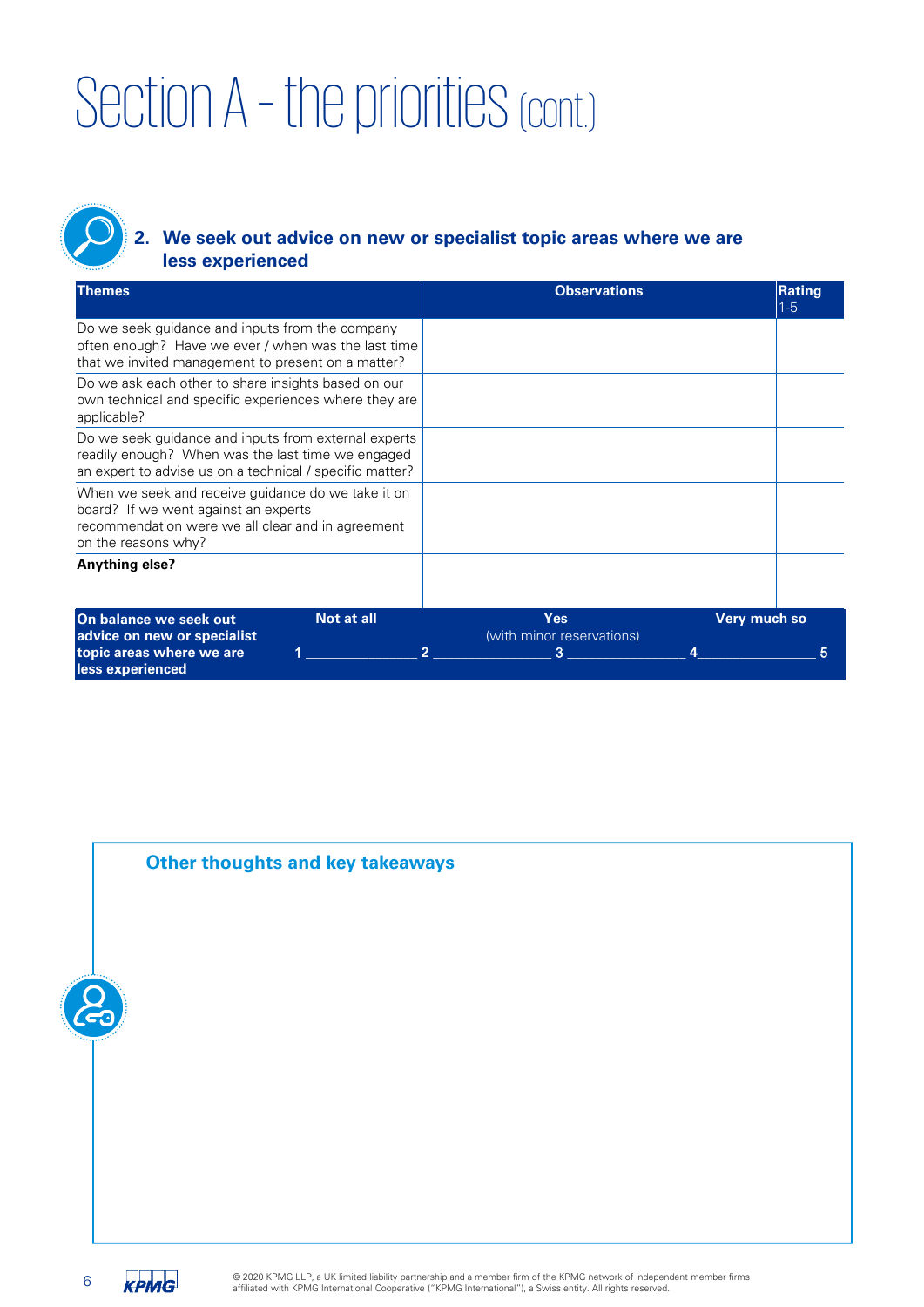

## **3. We have effective succession planning in place**

| <b>Themes</b>                                                                                                                            | <b>Observations</b>                                     | Rating<br>$ 1-5 $ |  |
|------------------------------------------------------------------------------------------------------------------------------------------|---------------------------------------------------------|-------------------|--|
| Who manages the roadmap of the likely retirement of<br>each Board / committee member?                                                    |                                                         |                   |  |
| And is it documented clearly, and accessible by the<br>whole committee?                                                                  |                                                         |                   |  |
| Are we exposed to any periods of high turnover?                                                                                          |                                                         |                   |  |
| Do we understand the skills and experience which we<br>might lose altogether when each individual retires from<br>the Board / committee? |                                                         |                   |  |
| Do we have a pipeline of new candidates to fill open<br>positions?                                                                       |                                                         |                   |  |
| Anything else?                                                                                                                           |                                                         |                   |  |
| On balance we have an<br>Not at all<br>effective succession planning                                                                     | Very much so<br><b>Yes</b><br>(with minor reservations) |                   |  |
| program in place                                                                                                                         | 3<br>$\overline{2}$                                     | 5                 |  |





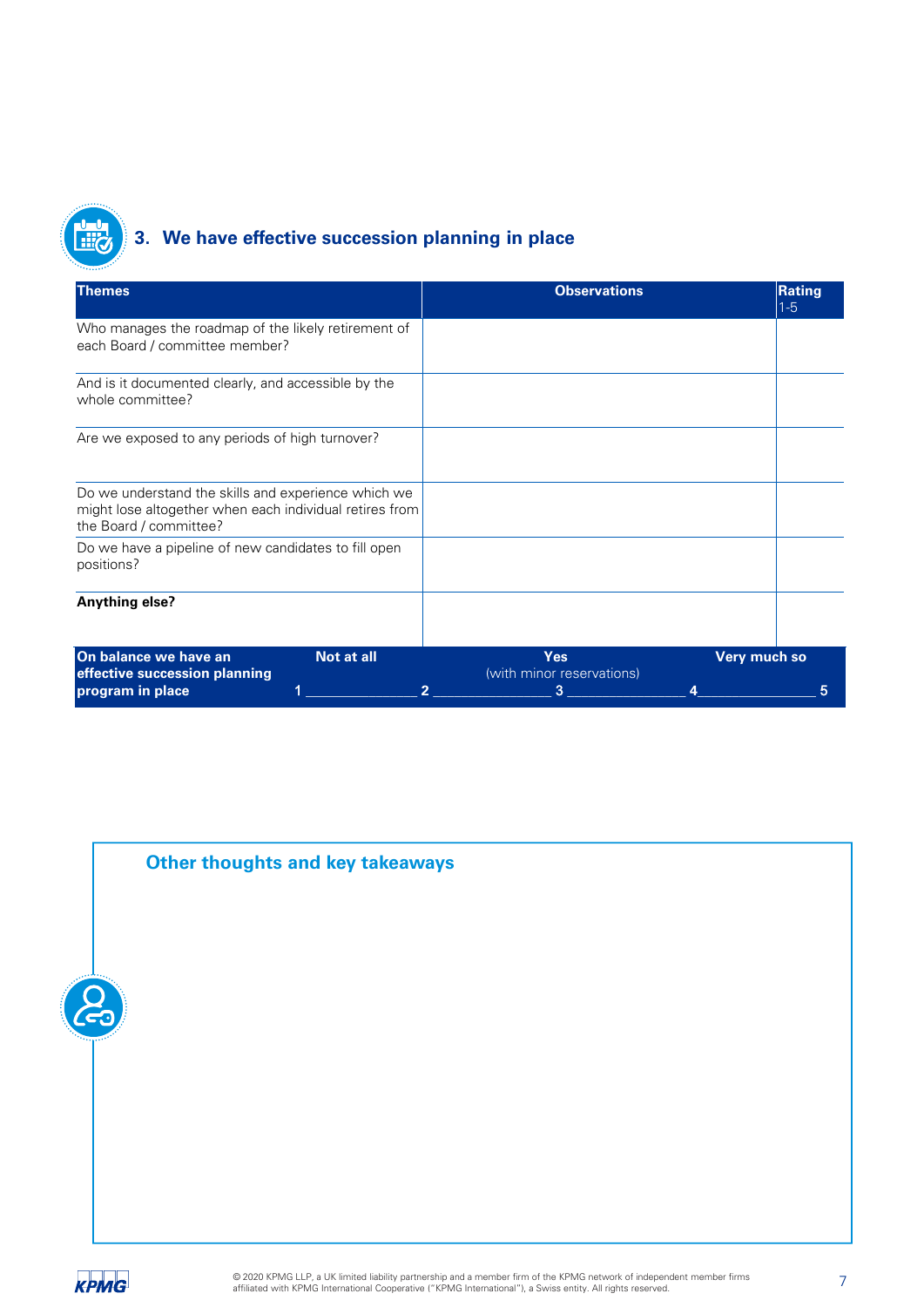E

## **4. We are robust and timely with regard to our own professional development**

| <b>Onboarding</b>                                                                                                                                                                                    | <b>Observations</b>              | Rating<br>$1-5$          |
|------------------------------------------------------------------------------------------------------------------------------------------------------------------------------------------------------|----------------------------------|--------------------------|
| Who manages the process to ensure that it is:<br>— Fit for purpose;<br>Up to date;<br>Leveraged appropriately by new members                                                                         |                                  |                          |
| When the last new board member was brought in, did<br>they comment on / evaluate the effectiveness of the<br>onboarding process? (This may be even be more<br>valuable after a period of hindsight.) |                                  |                          |
| <b>Technical support and updates</b>                                                                                                                                                                 | <b>Observations</b>              | <b>Rating</b><br>$1 - 5$ |
| Is there a schedule of technical and industry updates<br>available? Or is it the individual's responsibility?                                                                                        |                                  |                          |
| How many trainings and updates were attended by the<br>committee in the past 12 months?<br>Is that too few? Too many? Appropriate?                                                                   |                                  |                          |
| Anything else?                                                                                                                                                                                       |                                  |                          |
| On balance we are robust<br>Not at all                                                                                                                                                               | Yes<br>(with minor reservations) | Very much so             |
| and supported with regard to<br>our own professional<br>2<br>development                                                                                                                             | 3                                | 5                        |



© 2020 KPMG LLP, a UK limited liability partnership and a member firm of the KPMG network of independent member firms 8 2020 KPMG LLP, a UK limited liability partnership and a member firm of the KPMG network of indepen<br>affiliated with KPMG International Cooperative ("KPMG International"), a Swiss entity. All rights reserved.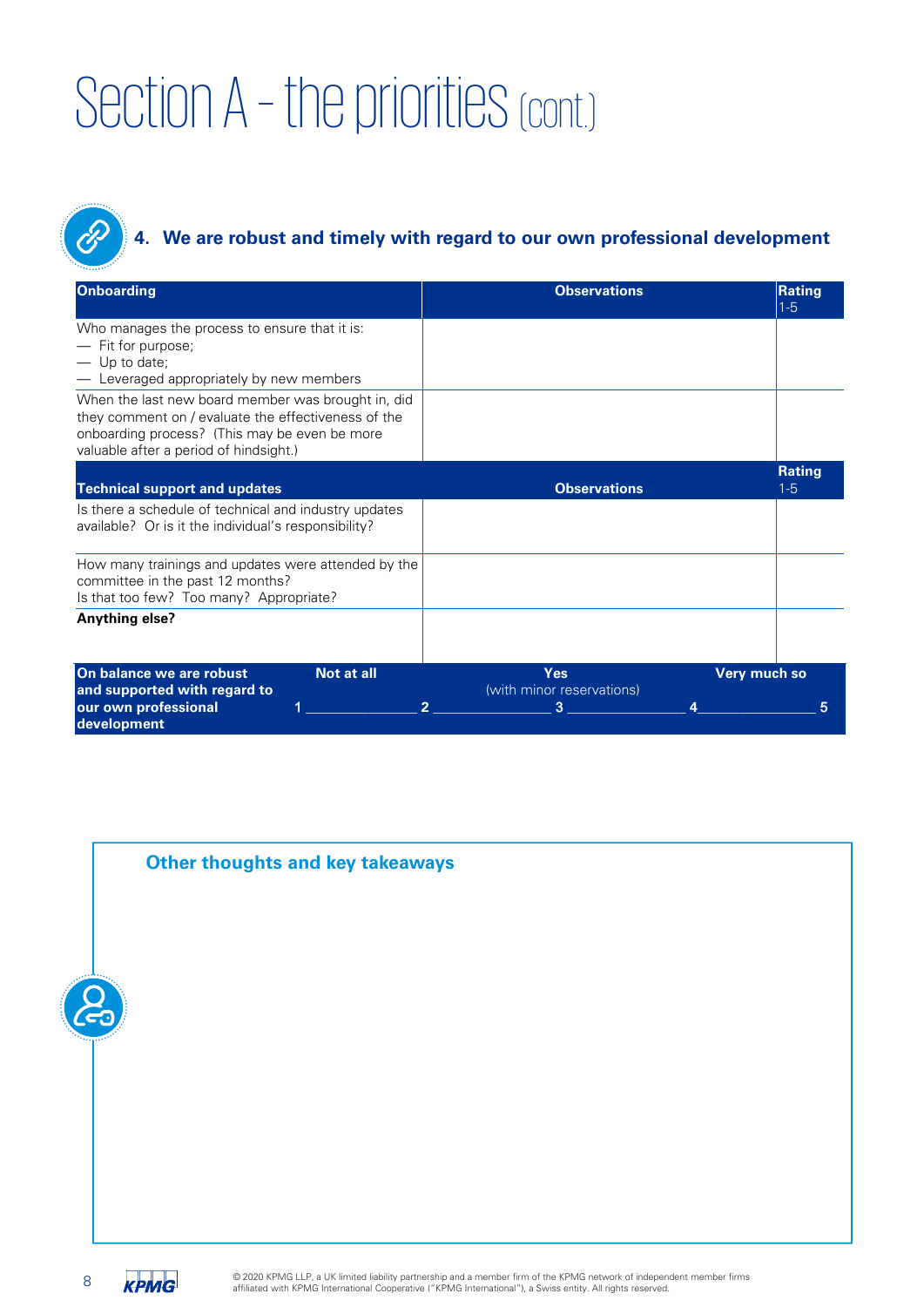

## **5. We understand the business operations and culture**

| <b>Themes</b>                                                                                                                                              | <b>Observations</b>                                     | Rating<br>$1-5$   |  |  |
|------------------------------------------------------------------------------------------------------------------------------------------------------------|---------------------------------------------------------|-------------------|--|--|
| How regularly do we meet the operational level<br>employees? Should this be more regular?                                                                  |                                                         |                   |  |  |
| How often do we hear directly from the business on<br>matters of interest to them / us? Is too much filtered<br>through the executive?                     |                                                         |                   |  |  |
| Do we understand the end to end business structure<br>(supply chain; production; route to market; etc.)                                                    |                                                         |                   |  |  |
| Does our business understanding extend to the<br>smaller parts of the business?                                                                            |                                                         |                   |  |  |
| Do we collectively or individually perform deep dives<br>into the core business areas? And those areas which<br>are less material by size but higher risk? |                                                         |                   |  |  |
| Do we know enough about the key suppliers and<br>customers on which the business relies?                                                                   |                                                         |                   |  |  |
| Anything else?                                                                                                                                             |                                                         |                   |  |  |
| On balance we understand<br>Not at all<br>the business operations and<br>culture                                                                           | Yes<br>(with minor reservations)<br>3<br>$\overline{2}$ | Very much so<br>5 |  |  |
|                                                                                                                                                            |                                                         |                   |  |  |

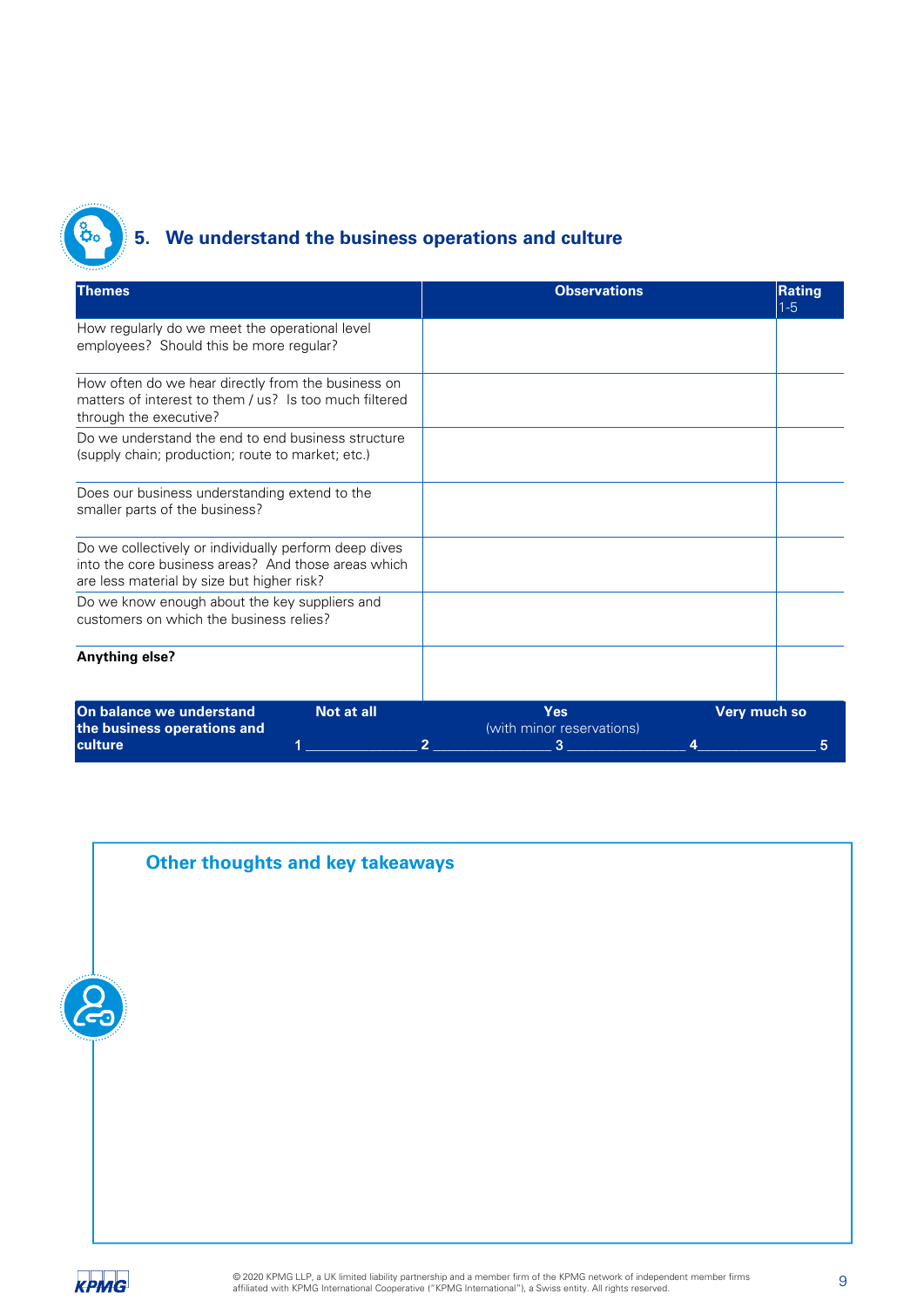

## **6. We have access to the resources and tools to enable us to undertake our duties**

| <b>Themes</b>                                                                                                                                                       | <b>Observations</b>                                        | <b>Rating</b><br>$1-5$ |
|---------------------------------------------------------------------------------------------------------------------------------------------------------------------|------------------------------------------------------------|------------------------|
| Is the company secretariat available to us to assist with<br>meeting admin such as agendas, planning, minutes,<br>etc.?                                             |                                                            |                        |
| Is the information we receive from the executive:<br>relevant; accurate; clear; timely; etc.? (Reporting;<br>agendas; minutes etc.)                                 |                                                            |                        |
| Do we have sufficient time? E.g. to process<br>information; meet to discuss it; see actions and<br>recommendations implemented before subsequent<br>meetings; etc.? |                                                            |                        |
| Does our work plan cover our main responsibilities and<br>map across to any regulatory requirements?                                                                |                                                            |                        |
| Are there funds available to enable us to take<br>necessary independent advice?                                                                                     |                                                            |                        |
| Anything else?                                                                                                                                                      |                                                            |                        |
| On balance, we have access<br>Not at all<br>to the resources and tools to<br>enable us to undertake                                                                 | Yes<br>Very much so<br>(with minor reservations)<br>2<br>3 |                        |
| our duties                                                                                                                                                          |                                                            |                        |



© 2020 KPMG LLP, a UK limited liability partnership and a member firm of the KPMG network of independent member firms <sup>2</sup> <sup>6</sup> 2020 KPMG LLP, a UK limited liability partnership and a member firm of the KPMG network of independent of the KPMG International Cooperative ("KPMG International"), a Swiss entity. All rights reserved.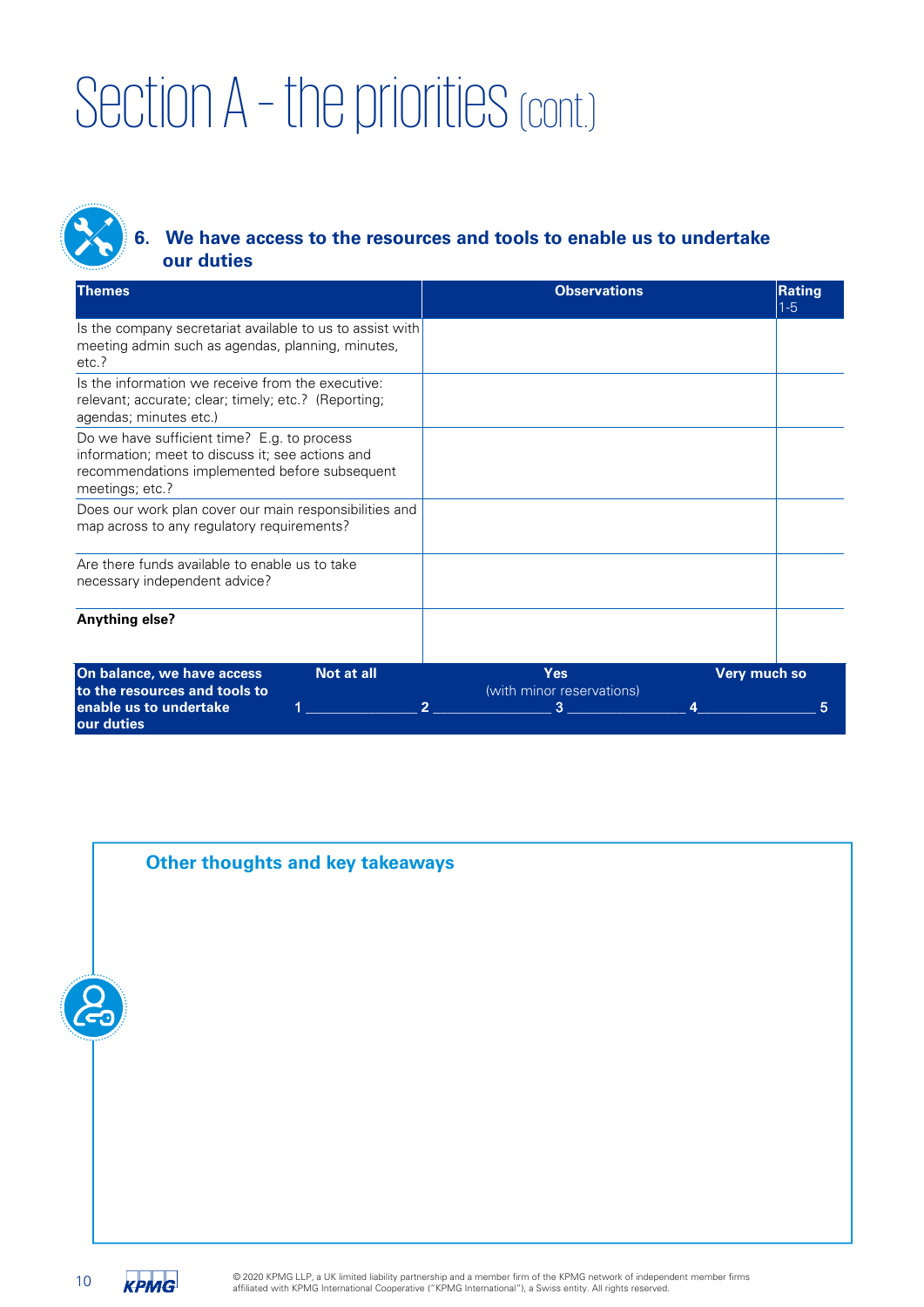

## **7. We independently challenge and direct the internal and external audit agendas**

| <b>Themes</b>                                                                                                                                                                  | <b>Observations</b>                          | Rating<br>$1 - 5$ |
|--------------------------------------------------------------------------------------------------------------------------------------------------------------------------------|----------------------------------------------|-------------------|
| Did we bring our own topics to the committee agenda,<br>rather than only taking those of the auditors?                                                                         |                                              |                   |
| Did we successfully challenge the executive on a<br>position which, for example, we were not aligned to, or<br>unclear on?                                                     |                                              |                   |
| Do we have appropriate (full?) control over the<br>appointment of roles such as senior internal audit<br>positions and external auditor appointments?                          |                                              |                   |
| Do we periodically consider / challenge whether the<br>current (if any?) internal audit function is suitable /<br>sufficient given the size and complexity of<br>the business? |                                              |                   |
| When was the last time we challenged the internal<br>audit plan? Were we firm enough? Did we allow too<br>much reliance on the prior year ways of working?                     |                                              |                   |
| Are all our committee meetings and other interactions<br>(e.g. with external auditors) free from management<br>influence?                                                      |                                              |                   |
| <b>Anything else?</b>                                                                                                                                                          |                                              |                   |
| On balance, we direct the<br><b>Not at all</b><br>audit agenda independently                                                                                                   | <b>Yes</b><br>(with minor reservations)<br>3 | Very much so      |

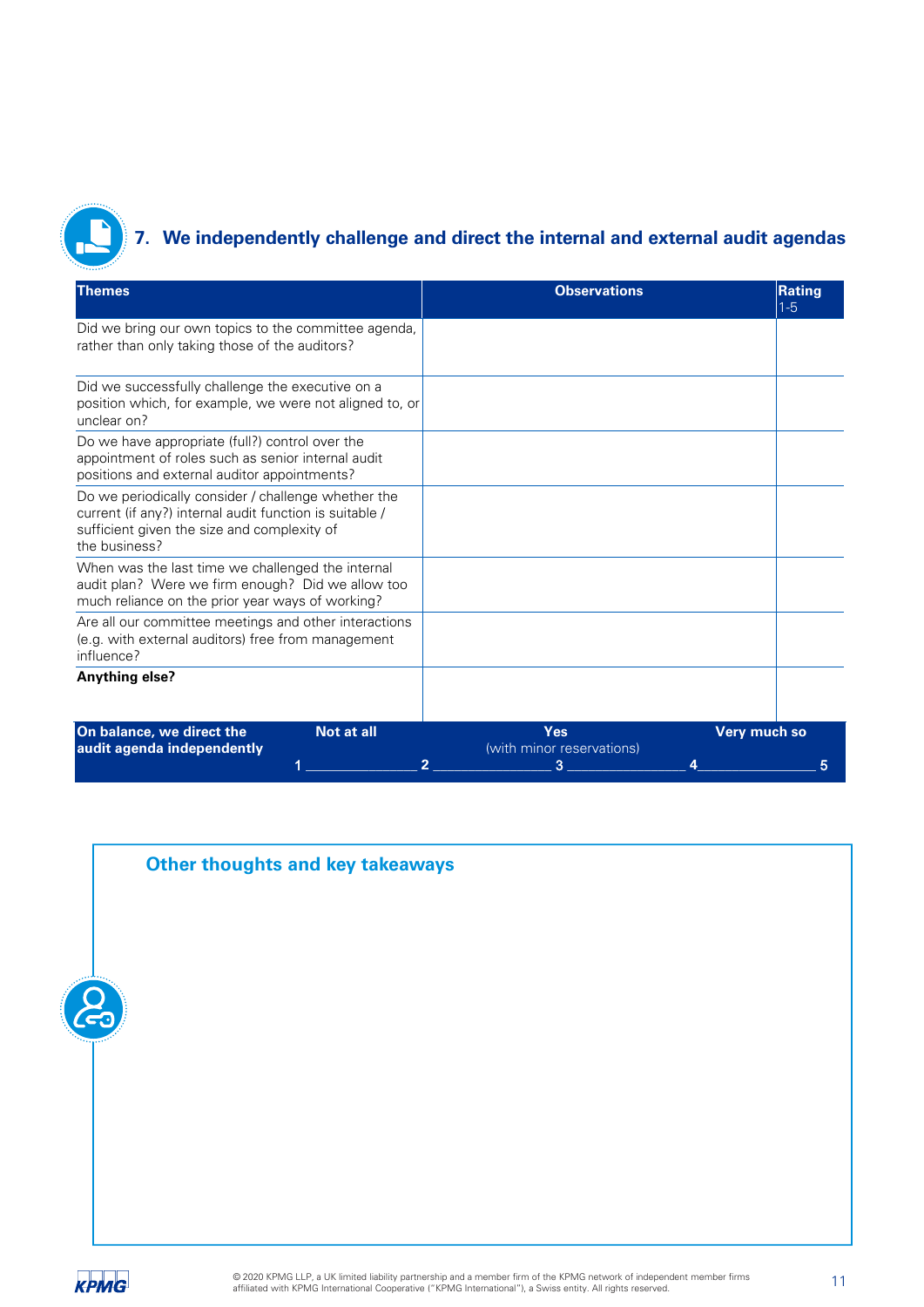

## **8. We hold the external auditors to account**

| <b>Themes</b>                                                                                                                                                                  | <b>Observations</b>              | <b>Rating</b><br>$1-5$ |
|--------------------------------------------------------------------------------------------------------------------------------------------------------------------------------|----------------------------------|------------------------|
| Do we manage our own relationship with the external<br>auditors? Do they know that we are always open to<br>meeting with them?                                                 |                                  |                        |
| Are we confident in the quality of the audit? Are we<br>robust and challenging in our review of their plan?<br>Including: scoping, materiality; etc.                           |                                  |                        |
| Do we test their understanding of the business? E.g.<br>do we challenge them to show how their findings are<br>specific to our business model?                                 |                                  |                        |
| Are we clear and confident in their process for<br>managing independence? Do they report it clearly?<br>Are they transparent around non-audit work requested<br>and delivered? |                                  |                        |
| Do we have a clear policy and plan on tendering and<br>rotation                                                                                                                |                                  |                        |
| Are we satisfied that the audit fee is appropriate and<br>sufficient? Has there been a change in the risk profile<br>which should impact the fee?                              |                                  |                        |
| Anything else?                                                                                                                                                                 |                                  |                        |
| On balance, we hold the<br>Not at all<br>external auditors to account                                                                                                          | Yes<br>(with minor reservations) | Very much so           |

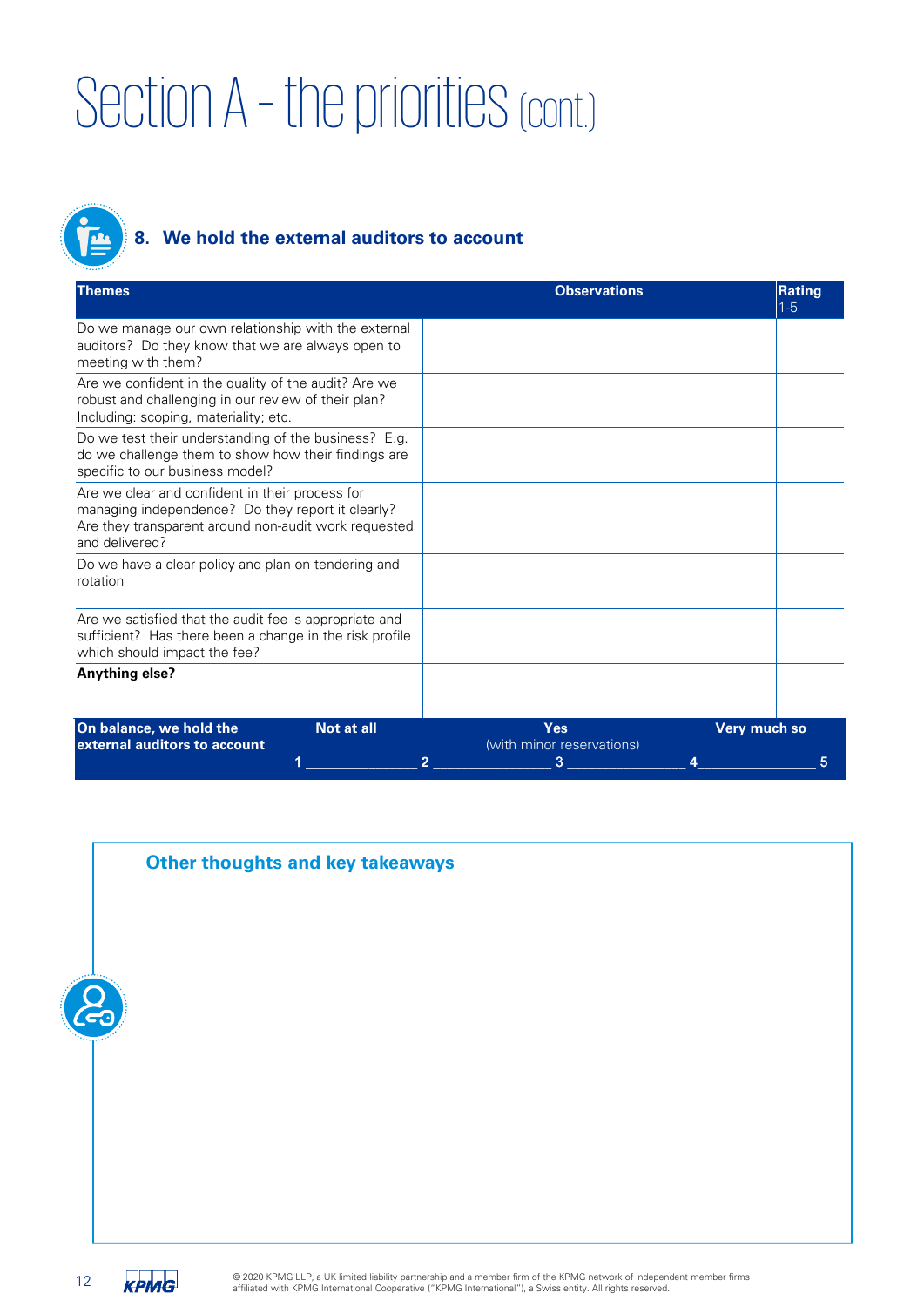

## **9. We communicate effectively within the committee and externally with stakeholders**

| <b>Themes</b>                                                                                                                                                    | <b>Observations</b>                        | Rating<br>$1-5$          |
|------------------------------------------------------------------------------------------------------------------------------------------------------------------|--------------------------------------------|--------------------------|
| Is the chair's leadership style appropriate (e.g. decisive;<br>open minded; courteous; leads by example; manage<br>dissent; enable consensus; etc.)?             |                                            |                          |
| Do we always respect each-other's opinions and hold<br>equal footing in discussions (i.e. no one member's<br>opinion is seen as less or more valuable)           |                                            |                          |
| Is our relationship with the executive and senior<br>management appropriate; i.e. strikes the right balance<br>between challenge and mutuality                   |                                            |                          |
| Do we regularly communicate with the other<br>committees on the board? Are they engaged in a<br>timely manner when their inputs are required?                    |                                            |                          |
| Are our communications to shareholders clear? Does<br>the chair take the lead and own the published<br>statement?                                                |                                            |                          |
| Do we regularly engage in communication with the<br>investor community? Do we understand their<br>priorities? Do we respond directly to their concerns?          |                                            |                          |
| Are we transparent in our communications? Are the<br>shareholders, management, the external auditors etc.<br>all appropriately informed of findings and actions? |                                            |                          |
| <b>Anything else?</b>                                                                                                                                            |                                            |                          |
| On balance, we work well<br><b>Not at all</b><br>together and as a whole                                                                                         | Yes<br>(with minor reservations)<br>3<br>2 | <b>Very much so</b><br>5 |

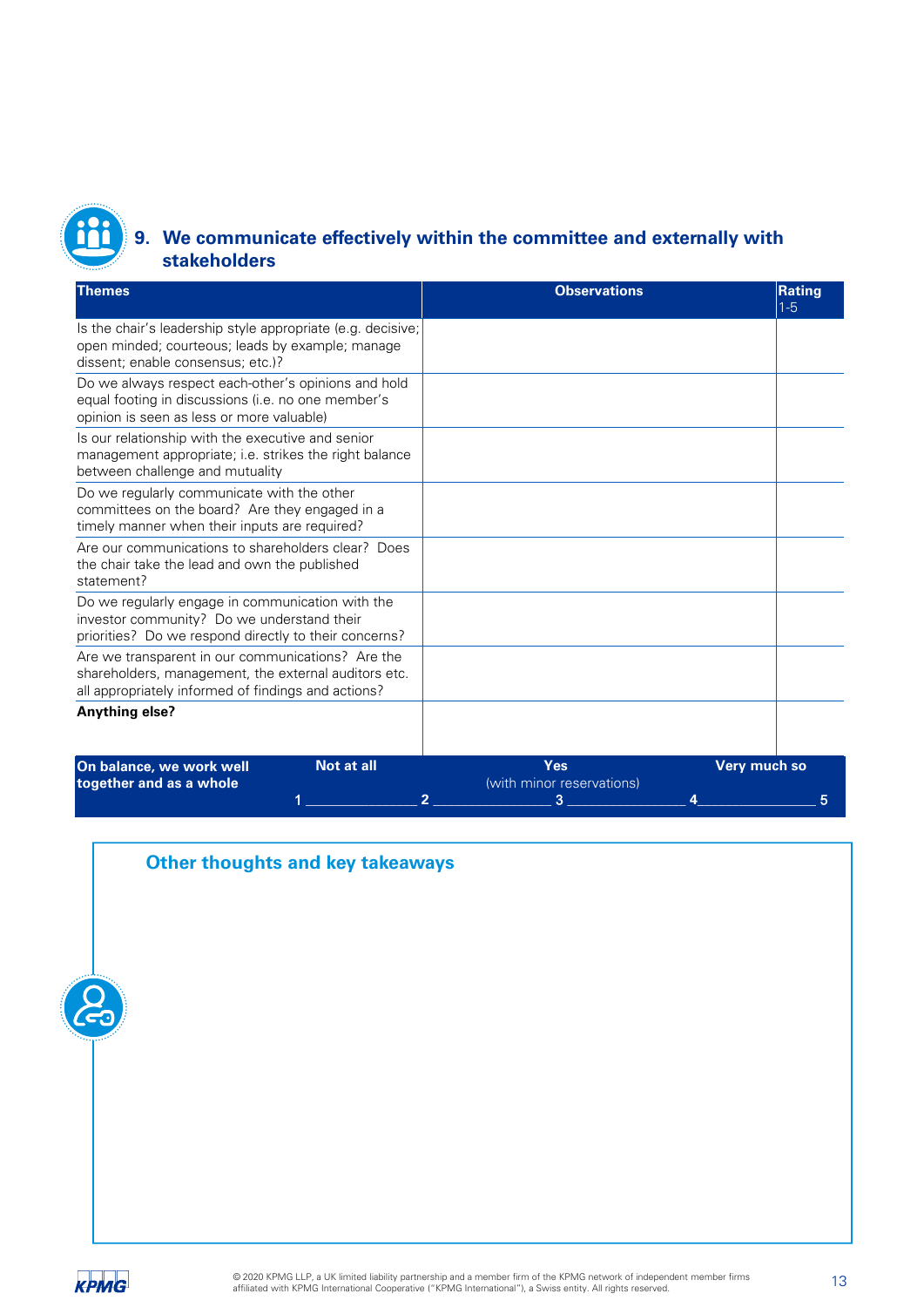## Section B – the responsibilities

### **Assessment process**

The requirements are a list based on the various responsibilities as laid out by the numerous governing bodies with responsibility for audit committee effectiveness, including the 2018 UK Corporate Governance Code and the FRCs Guidance on Audit Committees.

Given the binary nature of the questions in this section the available responses are Yes and No. A comment should be made where relevant and in particular where No is selected. Typically we would expect that any 'No' response can be corrected by disclosing the fact in the audit committee report.

### **Questions**

| <b>Topic</b>                                                                                                                                                                                                                                                    | Yes | <b>No</b> | <b>Observation</b> |
|-----------------------------------------------------------------------------------------------------------------------------------------------------------------------------------------------------------------------------------------------------------------|-----|-----------|--------------------|
| The audit committee is made up of at least three <sup>a</sup> independent directors                                                                                                                                                                             |     |           |                    |
| The chair of the Board is not a member of the audit committee                                                                                                                                                                                                   |     |           |                    |
| At least one member has recent and relevant financial experience                                                                                                                                                                                                |     |           |                    |
| The audit committee as a whole has recent and relevant sector experience                                                                                                                                                                                        |     |           |                    |
| Appointments are made by the board and the nomination committee (where there<br>is one) and are subject to consultation with the audit committee chair.                                                                                                         |     |           |                    |
| Appointments are for a periods of three years or fewer and are not extended by<br>more than two additional three year periods.                                                                                                                                  |     |           |                    |
| The written terms of reference are available to the board, are tailored to the<br>specifics of the company and include:                                                                                                                                         |     |           |                    |
| - to monitor the integrity of the financial statements of the company and any<br>formal announcements relating to the company's financial performance,<br>reviewing significant financial reporting judgements contained in them;                               |     |           |                    |
| - to review the company's internal financial controls and, unless expressly<br>addressed by a separate board risk committee composed of independent<br>directors or by the board itself, the company's internal control and risk<br>management systems;         |     |           |                    |
| to monitor and review the effectiveness of the company's internal audit<br>function;                                                                                                                                                                            |     |           |                    |
| to make recommendations to the board, for it to put to the shareholders for<br>their approval in general meeting, in relation to the appointment of the external<br>auditor and to approve the remuneration and terms of engagement of the<br>external auditor: |     |           |                    |
| to review and monitor the external auditor's independence and objectivity and<br>the effectiveness of the audit process, taking into consideration relevant UK<br>professional and regulatory requirements;                                                     |     |           |                    |
| to develop and implement policy on the engagement of the external auditor to<br>supply non-audit services, taking into account relevant ethical guidance<br>regarding the provision of non-audit services by the external audit firm; and                       |     |           |                    |
| to report to the board, identifying any matters in respect of which it considers<br>that action or improvement is needed, and making recommendations as to the<br>steps to be taken.                                                                            |     |           |                    |
| The terms of reference are reviewed at least annually.                                                                                                                                                                                                          |     |           |                    |

Note: (a) two in the case of smaller companies – i.e. below FTSE 350 throughout the year prior to the reporting year

(b) or may be a member in the case of smaller companies (as per \* above) but cannot be the chair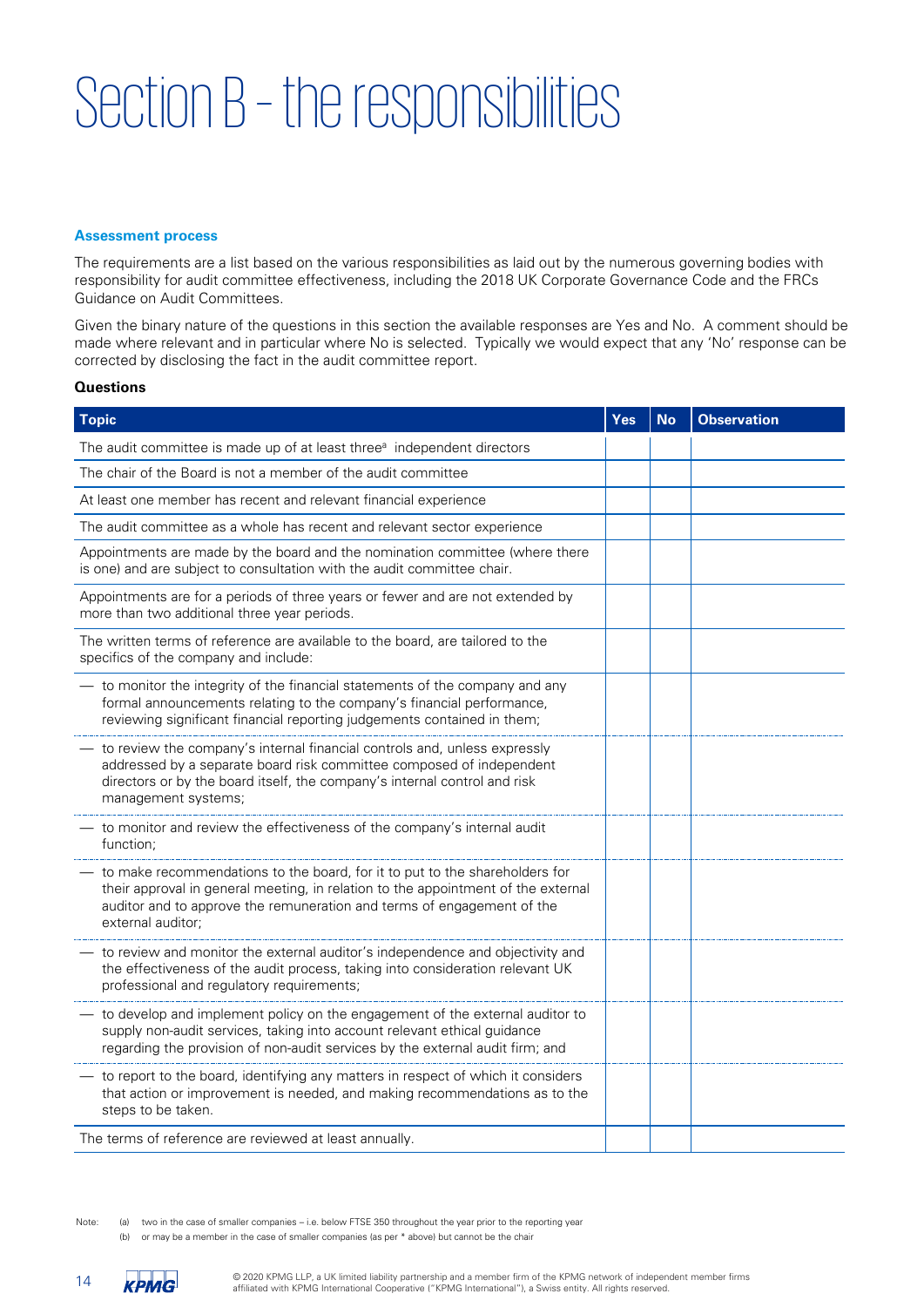## **Assessment process (cont.)**

## **Questions**

| <b>Topic</b>                                                                                                                                                                                                                                                                                                                 | <b>Yes</b> | <b>No</b> | <b>Observation</b> |
|------------------------------------------------------------------------------------------------------------------------------------------------------------------------------------------------------------------------------------------------------------------------------------------------------------------------------|------------|-----------|--------------------|
| There are at least three meetings per year scheduled to coincide with key dates in<br>the financial reporting and audit cycle.                                                                                                                                                                                               |            |           |                    |
| Only (and all) members of the audit committee are entitled to attend meetings.<br>Other attendees are by invite only.                                                                                                                                                                                                        |            |           |                    |
| The audit committee meet the external auditors without management in<br>attendance at least once per year.                                                                                                                                                                                                                   |            |           |                    |
| The audit committee's effectiveness is reviewed at least annually.                                                                                                                                                                                                                                                           |            |           |                    |
| Any matters which the audit committee raised to management but which remain<br>unresolved at the time of issuing the annual report are disclosed by the audit<br>committee in their report to the shareholders.                                                                                                              |            |           |                    |
| The audit committee have reviewed all significant financial reporting issues and<br>judgements made in connection with the preparation of the company's financial<br>statements, interim reports, preliminary announcements and any other related<br>formal statements.                                                      |            |           |                    |
| The audit committee have reviewed the internal financial controls and the<br>company's internal control and risk management systems (unless the responsibility<br>of a discreet risk committee)                                                                                                                              |            |           |                    |
| The audit committee have reviewed the process in which staff may, in confidence,<br>raise concerns about possible improprieties in matters of financial reporting or<br>other matters, as well as the arrangements in place for the proportionate and<br>independent investigation and follow up action of any such matters. |            |           |                    |
| The external auditor is assessed at least annually; measuring their qualification,<br>expertise, resources and independence.                                                                                                                                                                                                 |            |           |                    |
| Where there was an audit tender the audit committee were solely responsible for<br>negotiating the audit fee.                                                                                                                                                                                                                |            |           |                    |
| There is a formal non-audit service policy which articulates what is excluded, what<br>is permissible and what approvals are required.                                                                                                                                                                                       |            |           |                    |
| The audit committee section in the annual report includes at a minimum:                                                                                                                                                                                                                                                      |            |           |                    |
| - a summary of the role of the audit committee;                                                                                                                                                                                                                                                                              |            |           |                    |
| - the names and qualifications of all members of the audit committee during the<br>period;                                                                                                                                                                                                                                   |            |           |                    |
| the number of audit committee meetings;                                                                                                                                                                                                                                                                                      |            |           |                    |
| report on the way the audit committee has discharged its responsibilities;                                                                                                                                                                                                                                                   |            |           |                    |
| an explanation for its recommendation to the board on the appointment,<br>reappointment or removal of the external auditors;                                                                                                                                                                                                 |            |           |                    |
| how auditor objectivity and independence is safeguarded (in the context of non-<br>audit services provided); and                                                                                                                                                                                                             |            |           |                    |
| the chairman of the audit committee was available at the AGM to answer any<br>direct questions.                                                                                                                                                                                                                              |            |           |                    |

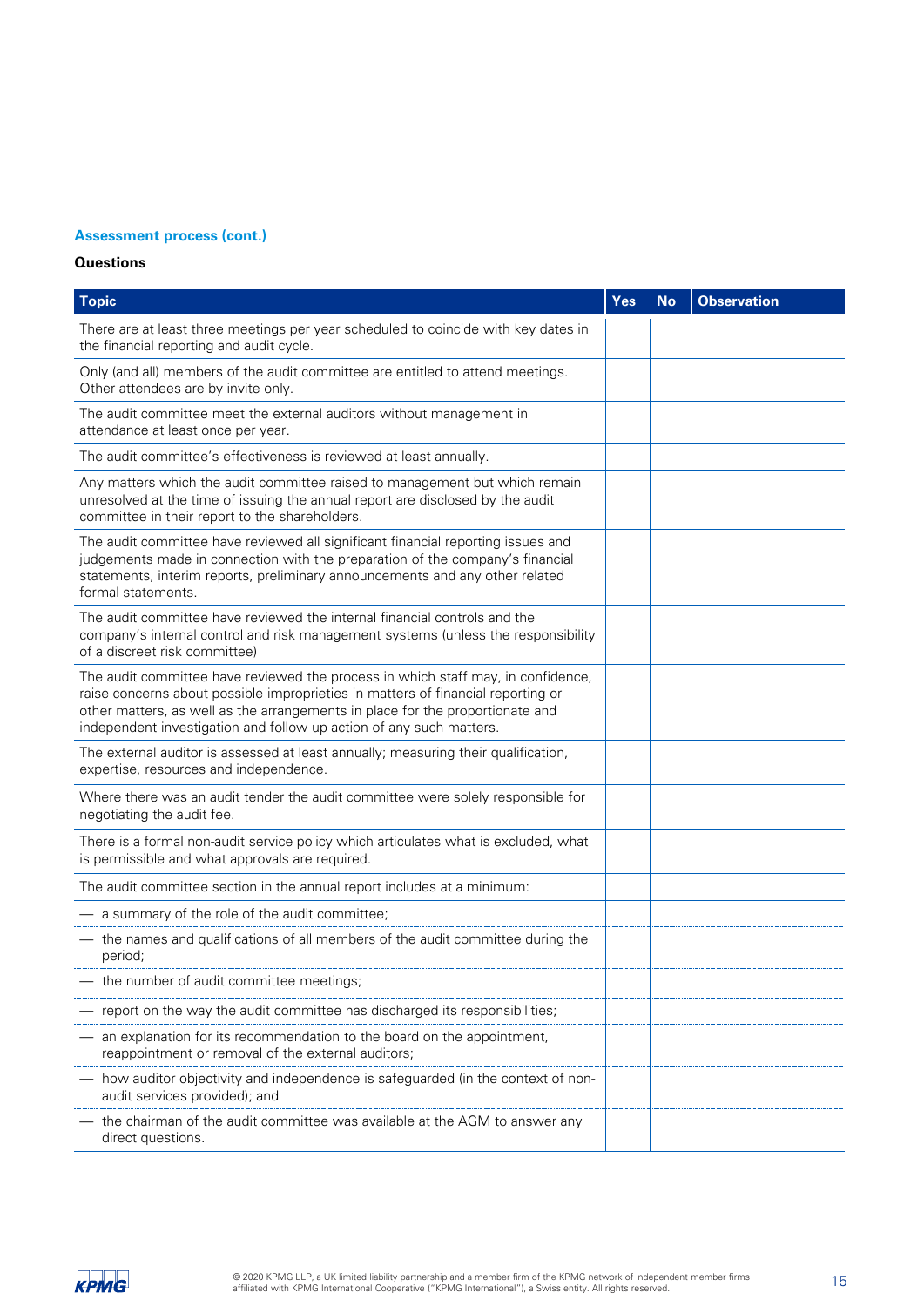

Like sections A and B, the scoring section can be completed independently, and in many cases is best done in this way.

If one individual completes the scoring section on behalf of all respondents then they may be able to give a balanced overview of the different respondents. They must, of course, be aware of and able to identify their own likely biases, as well as ensure that that these don't weight their annotations.

If the individual respondents complete their own scoring section it can be advisable for them to wait an intervening period between completion and scoring to come with a fresh perspective on their initial annotations.

### **Section A – the priorities**

In order to score section A we look at each assertion individually; collating the scores, calculating the average and comparing it to the 'on balance' score given.



**2. We seek out advice on new or specialist topic areas where we are less experience** No. of responses rated: **1: 2: 2: 2: 2: 2: 4: 4: 5:** Average response: On balance score: Difference: ██ Total: **Other thoughts and key takeaways** 





© 2020 KPMG LLP, a UK limited liability partnership and a member firm of the KPMG network of independent member firms <sup>2020</sup> KPMG LLP, a UK limited liability partnership and a member firm of the KPMG network of indepen<br>affiliated with KPMG International Cooperative ("KPMG International"), a Swiss entity. All rights reserved.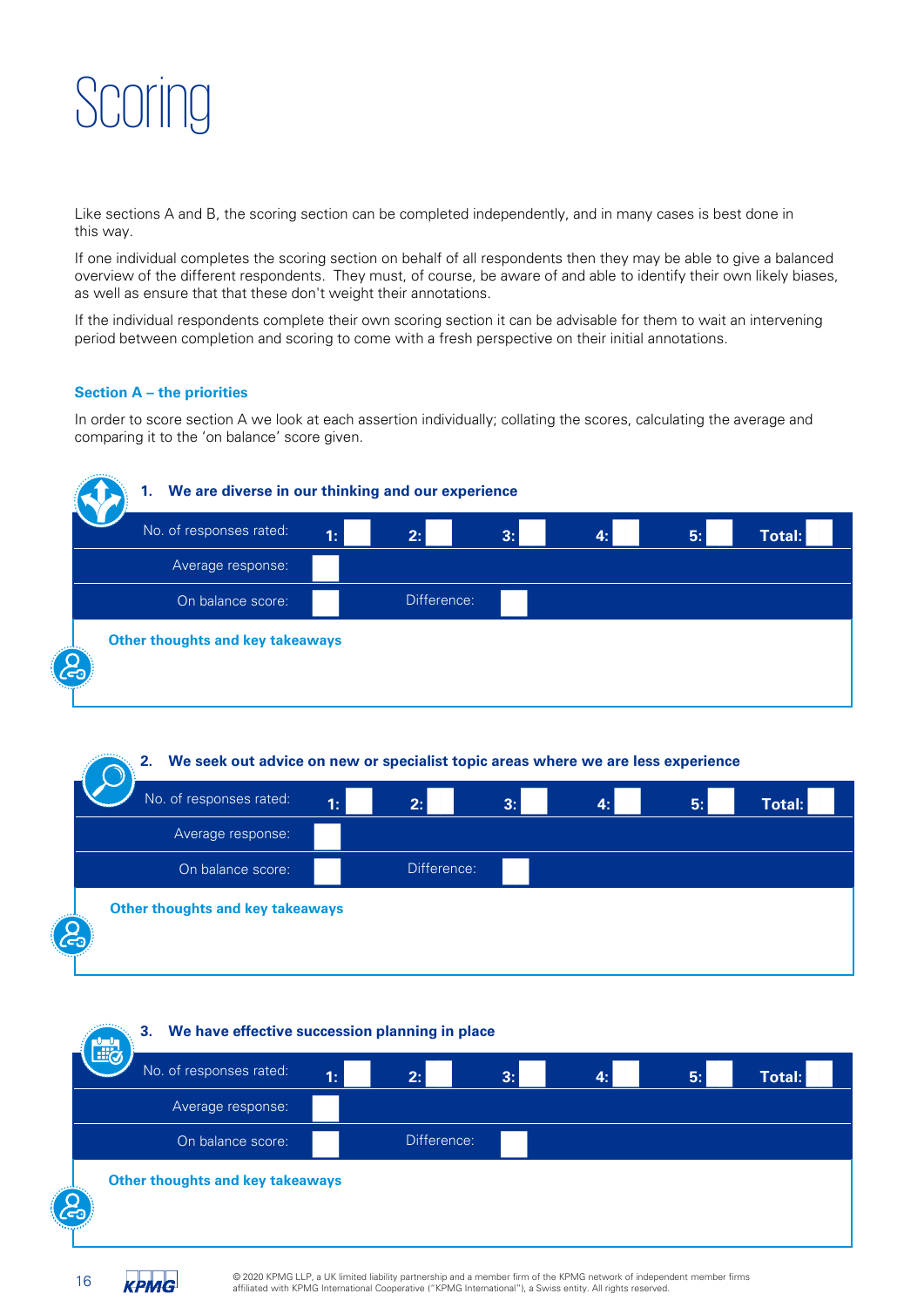

**5. We understand the business operations and culture**



**6. We have access to the resources and tools to enable us to undertake our duties**

| No. of responses rated: | $\mathbf{1:}$                           | 2:          | 3:<br>49 | 5: | Total: |
|-------------------------|-----------------------------------------|-------------|----------|----|--------|
|                         | Average response:                       |             |          |    |        |
|                         | On balance score:                       | Difference: |          |    |        |
| ໃ<:                     | <b>Other thoughts and key takeaways</b> |             |          |    |        |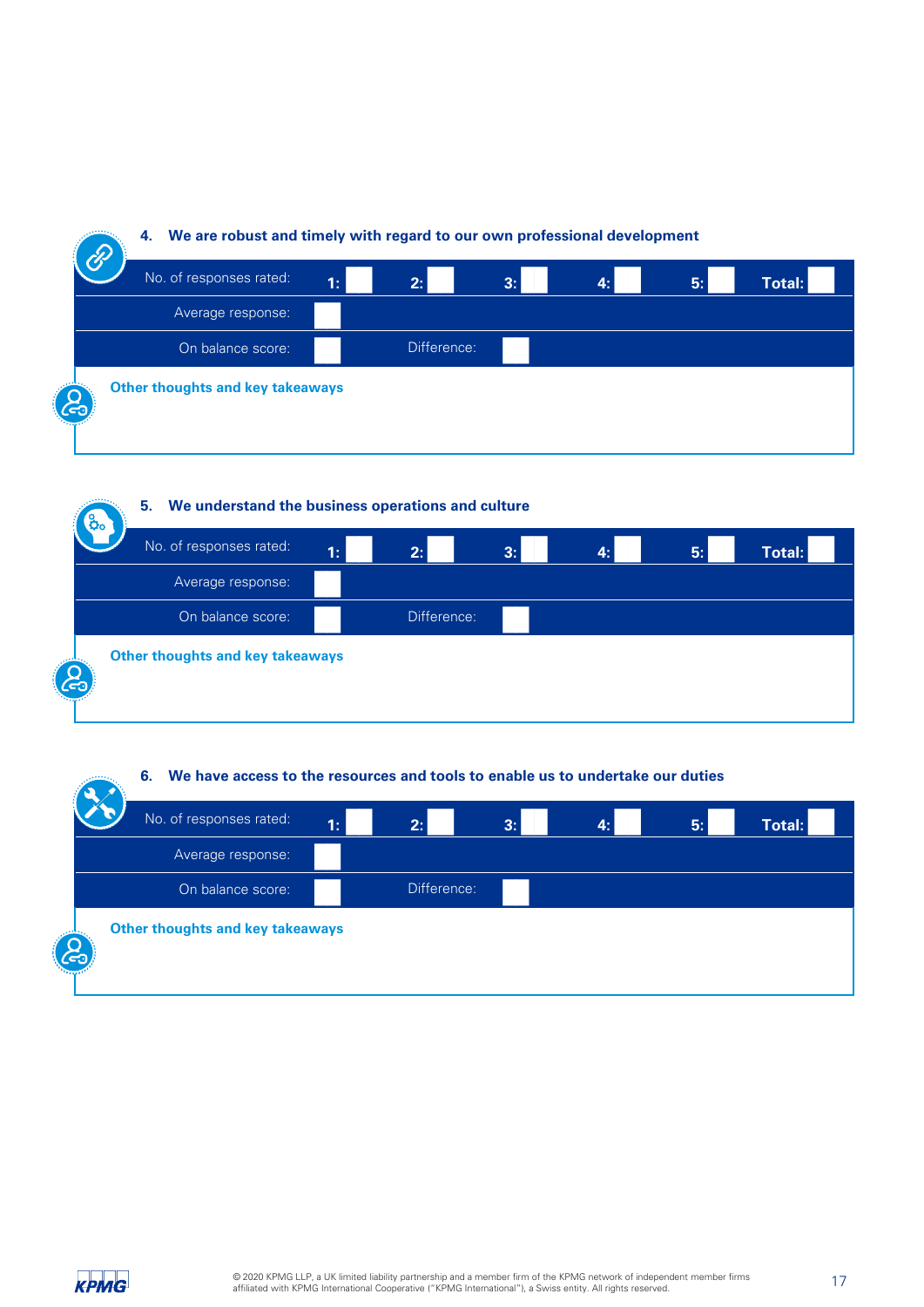## Scoring (cont.)



**8. We hold the external auditors to account**  No. of responses rated: **1: 2: 3: 2: <b>4: 5: E Total:** Average response: On balance score: **I**<br> **Example:** Difference: ██ **Other thoughts and key takeaways** 

**9. We communicate effectively within the committee and externally with stakeholders**

|                      | No. of responses rated:                 | 1: | 2:          | 3: | 5: | Total: |
|----------------------|-----------------------------------------|----|-------------|----|----|--------|
|                      | Average response:                       |    |             |    |    |        |
|                      | On balance score:                       |    | Difference: |    |    |        |
| والمورد<br><u>କେ</u> | <b>Other thoughts and key takeaways</b> |    |             |    |    |        |

### **Section B – the responsibilities**

In order to score section B we focus on the 'No' responses.

There is a total of  $\Box$  'No' responses of which  $\Box$  were satisfactorily explained and  $\Box$  remain unresolved and require follow up, for example through disclosure to the shareholders through the audit committee report in the annual accounts.



o.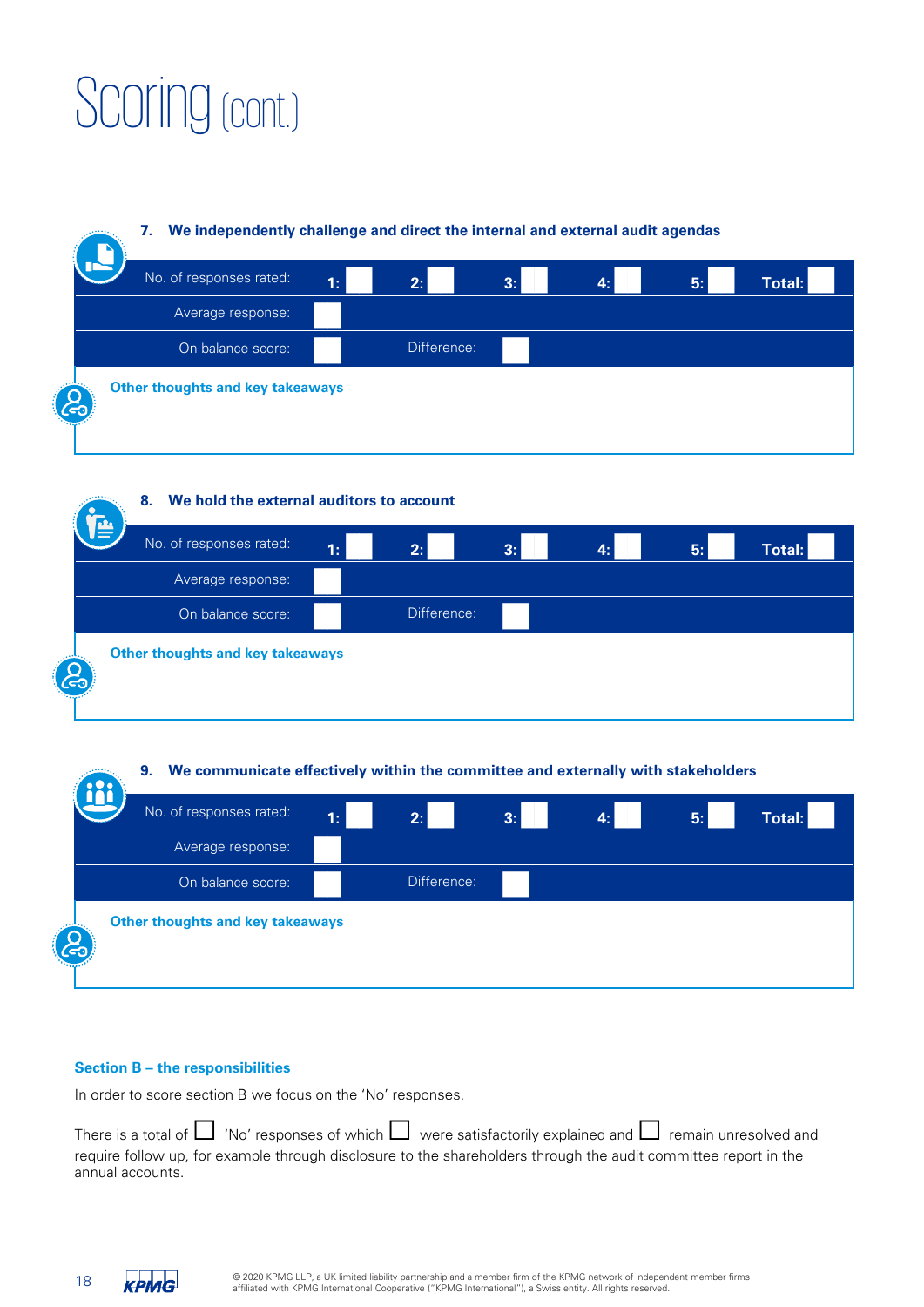## Conclusions and next steps

## **Scoring and compilation of the findings**

It is best practice for one individual to score all returns and to collate the results. They should be someone close enough to the detail to understand the nuances of the findings but ideally not so close as to be vulnerable to adding their own bias, for example the someone senior in internal audit or the secretariat.

### **Section A – the priorities**

When reading the section A results, 3 is 'acceptable' with anything less than this requiring attention and anything higher being an area of strength. Extremes in either case should be understood by making reference to the observations and key takeaways included by the respondent.

A difference between the average and the 'on-balance' score of more than around 1 may indicate that there was an imbalance in the weighting of the individual thought topics and should be investigated and understood.

### **Section B – the responsibilities**

When reading the section B results, special attention should be paid to the 'no' responses and the commentary made alongside them. 'No' responses with satisfactory explanations may be considered closed.

For all 'no' responses where the rationale is not considered satisfactory the item, as well as any rational given, should be reported to the committee for consideration.

If unsure it is best to report the matter to the committee for their consideration.

### **Compilation of the findings**

The findings from all respondents should be compiled and reported to the committee as a whole.

Where suitable they should be grouped. For example where a section A priority statement was found to be a strength for all respondents this can be reported in this way.

While it may be tempting to keep the report brief, even where the assessment of any given topic gives a clear message of strength it is advisable to still include the results in order to maintain transparency and also to allow all members to be clear on where their strengths as a whole lie.

All responses must be available to the committee if the detail is deemed to be required in order to help them understand any of the report findings.

## **Next steps**

The next steps should be determined by the audit committee based on their own assessment of the need.

However, where there are a significant number of findings the individual responsible for compiling the results may be in a position to present some suggestions in order to help the analysis move swiftly.

Alternatively the committee may identify a sub committee to take responsibility for developing the plan and submit this along side the findings for the consideration of the committee as a whole.

In either case the audit committee's involvement must be more than review, approval and sign off – the final plan must be absolutely owed by the whole committee.

### **Sharing the findings beyond the committee**

While there is no formal obligation to share the findings or the actions more widely, open communication is advisable.

The FRC encourage the board to include, within the annual report, an explanation of how the audit committee's performance evaluation has been conducted. A summary of the findings and outcomes are advisable since their absence may be seen by investors as indicative of an issue.

Other parties who are likely to be interested and might be communicated to on a less formal basis include, the main board and other sub committees, the executive, internal audit and the company secretary.

> " The people that need to be happy with the audit committee's work are the other board members who are not part of the committee. They need to have confidence that their delegation of board responsibilities was handled thoroughly and effectively."

> > *Audit* c*ommittee* c*hair*